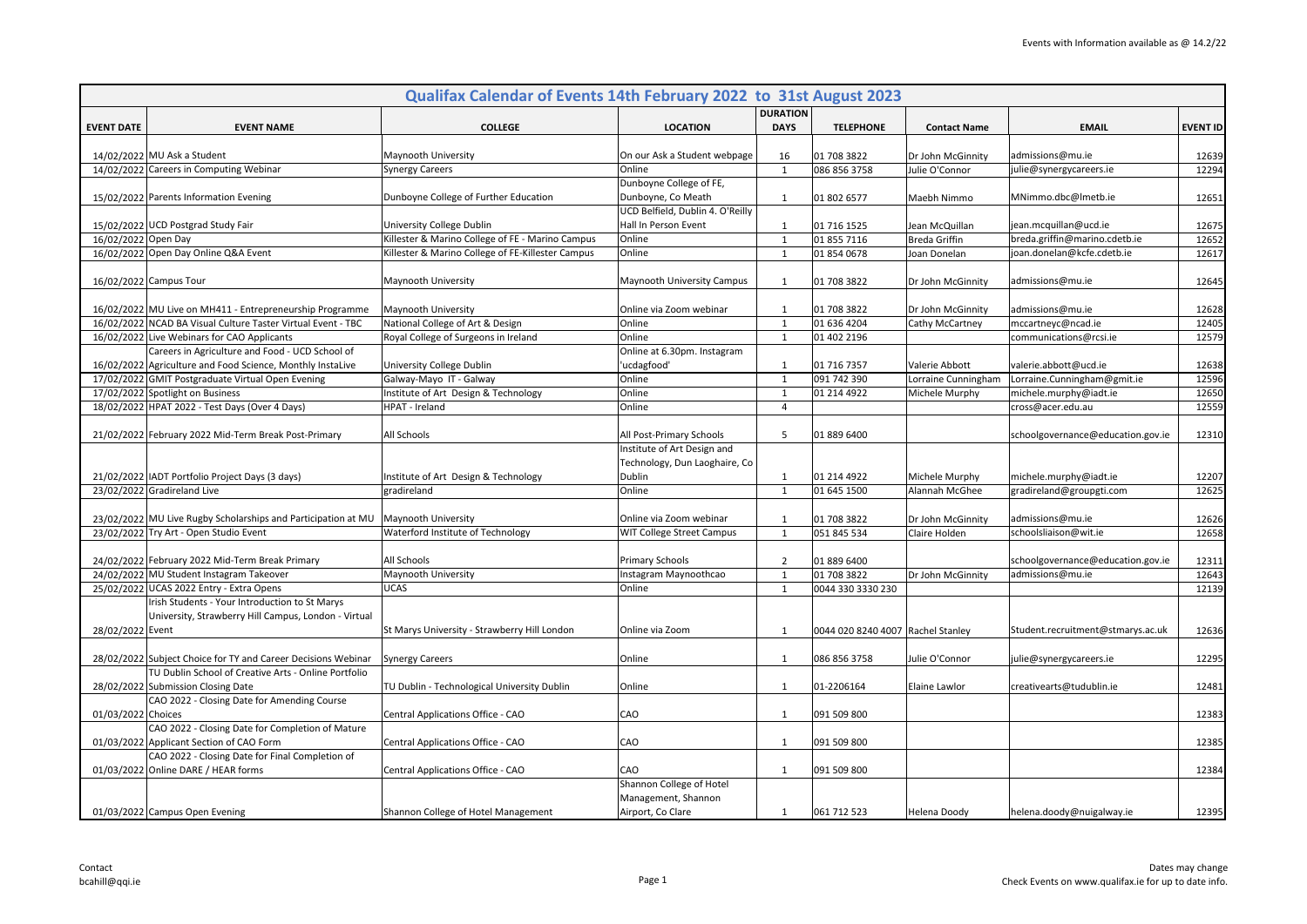|                   |                                                        | Qualifax Calendar of Events 14th February 2022 to 31st August 2023 |                                                                               |                                |                  |                       |                                     |                 |
|-------------------|--------------------------------------------------------|--------------------------------------------------------------------|-------------------------------------------------------------------------------|--------------------------------|------------------|-----------------------|-------------------------------------|-----------------|
| <b>EVENT DATE</b> | <b>EVENT NAME</b>                                      | <b>COLLEGE</b>                                                     | <b>LOCATION</b>                                                               | <b>DURATION</b><br><b>DAYS</b> | <b>TELEPHONE</b> | <b>Contact Name</b>   | <b>EMAIL</b>                        | <b>EVENT ID</b> |
|                   | 02/03/2022 Campus Tour                                 | Maynooth University                                                | Maynooth University Campus                                                    | 1                              | 01 708 3822      | Dr John McGinnity     | admissions@mu.ie                    | 12646           |
|                   |                                                        |                                                                    | Mountbellew Agricultural                                                      |                                |                  |                       |                                     |                 |
|                   |                                                        |                                                                    | College, Mountbellew, Co                                                      |                                |                  |                       |                                     |                 |
|                   | 02/03/2022 Spring Open Day                             | Mountbellew Agricultural College                                   | Galway H53 WE00                                                               | 1                              | 090 967 9205     |                       | admissions@mountbellewagri.com      | 12124           |
|                   | 02/03/2022 Games Fleadh 2022                           | TUS - Midwest - Tipperary Campuses                                 | TUS-Midwest, Thurles Campus                                                   | 1                              | 0504 280 21      | Ann McBride           | ann.mcbride@lit.ie                  | 12521           |
|                   |                                                        |                                                                    | Sallynoggin College of Further                                                |                                |                  |                       |                                     |                 |
|                   | 03/03/2022 SCFE Open Day                               | Sallynoggin College of Further Education                           | Education                                                                     | $\mathbf{1}$                   | 01 285 2997      | Antoinette Murphy     | Guidance@scfe.ie                    | 12616           |
|                   |                                                        |                                                                    | WIT Tourism and Leisure                                                       |                                |                  |                       |                                     |                 |
|                   | 03/03/2022 Try Hotel 2022                              | Waterford Institute of Technology                                  | <b>Building</b>                                                               | 1                              | 051 845 534      | Claire Holden         | schoolsliaison@wit.ie               | 12659           |
|                   | 04/03/2022 Teagasc Spring Open Day                     | <b>Ballyhaise Agricultural College</b>                             | Teagasc, Ballyhaise Agricultural<br>College, Ballyhaise, Co Cavan<br>H12 E393 | 1                              | 049 433 8108     | John Kelly            | ballyhaise.college@teagasc.ie       | 12120           |
|                   | 04/03/2022 CAO 2022 - Late Application Facility Opens  | Central Applications Office - CAO                                  | CAO                                                                           | $\mathbf{1}$                   | 091 509 800      |                       |                                     | 12386           |
|                   |                                                        |                                                                    | Teagasc, Clonakilty Agric<br>College, Darrara, Clonakilty, Co                 |                                |                  |                       |                                     |                 |
|                   | 04/03/2022 Teagasc Spring Open Day                     | Clonakilty Agricultural College                                    | Cork P85 EK80                                                                 | 1                              | 023 883 2500     | Keith Kennedy         | clonakilty.college@teagasc.ie       | 12128           |
|                   | 04/03/2022 Teagasc Spring Open Day                     | Kildalton Agricultural College                                     | Teagasc, Kildalton College,<br>Piltown, Co Kilkenny E32 YW08                  | 1                              | 051 644 400      | Tim Ashmore           | tim.ashmore@teagasc.ie              | 12122           |
|                   | 04/03/2022 Try Sport 2022                              | Waterford Institute of Technology                                  | <b>WIT Sport Arena</b>                                                        | $\mathbf{1}$                   | 051 845 534      | Claire Holden         | schoolsliaison@wit.ie               | 12660           |
|                   | 05/03/2022 STEPS Engineers Week 2022                   | Engineers Ireland - STEPS                                          | Various Locations                                                             | $\overline{7}$                 | 01 665 1331      | Aoife Kelly           | steps@engineersireland.ie           | 12015           |
|                   | 05/03/2022 LYIT Open Day                               | Letterkenny Institute of Technology                                | Letterkenny Institute of<br>Technology                                        | 1                              | 074 918 6013     | Sheila King           | sheila.king@lyit.ie                 | 12081           |
|                   | 05/03/2022 Campus Tour                                 | Maynooth University                                                | Maynooth University Campus                                                    | 1                              | 01 708 3822      | Dr John McGinnity     | admissions@mu.ie                    | 12647           |
|                   | MSAP - Mature Student Admissions Pathway Test          |                                                                    | Conducted online via remote                                                   |                                |                  |                       |                                     |                 |
|                   | 05/03/2022 Dates (over 5 days)                         | MSAP - Mature Students Admissions Pathway                          | proctoring                                                                    | 5                              |                  |                       | msap-ireland@acer.org               | 12449           |
|                   | 06/03/2022 Sligo Engineering Fair                      | Institute of Technology Sligo                                      | IT Sligo                                                                      | $\mathbf{1}$                   | 071 930 5821     | Glenda Conway         | schoolsliaison@itsligo.ie           | 12169           |
|                   | 07/03/2022 GTI Virtual Open Day - Information Sessions | Galway Technical Institute                                         | Online                                                                        | 5                              | 091 581 342      | Alison Ward           | alison.ward@gretb.ie                | 12633           |
|                   | Deadline for Submissions to Guideline Journal -        |                                                                    |                                                                               |                                |                  |                       |                                     |                 |
|                   | 07/03/2022 March Issue                                 | <b>IGC Guideline Magazine</b>                                      | To Editor of Guideline                                                        | 1                              | 057 873 3333     | <b>Fred Tuite</b>     | guideline@igc.ie                    | 12117           |
|                   | 07/03/2022 Careers in Hospitality & Tourism Webinar    | <b>Synergy Careers</b>                                             | Online                                                                        | 1                              | 086 856 3758     | Julie O'Connor        | julie@synergycareers.ie             | 12296           |
|                   | 07/03/2022 Careers in Business Virtual Event           | TUS - Midlands - Athlone Campus                                    | Online                                                                        | $\mathbf{1}$                   | 090 644 2521     | Claire Connor         | cconnor@ait.ie                      | 12653           |
|                   |                                                        |                                                                    | Thomand Park Stadium,                                                         |                                |                  |                       |                                     |                 |
|                   | 08/03/2022 The Transition Year Roadshow 2022           | Guerin Media Ltd                                                   | Limerick                                                                      | 1                              | 01 460 3615      | Robert C'Connor       | robert@guerinmedia.ie               | 12618           |
|                   | 08/03/2022 Careers in Science Virtual Event            | TUS - Midlands - Athlone Campus                                    | Online                                                                        | $\mathbf{1}$                   | 090 644 2521     | Claire Connor         | cconnor@ait.ie                      | 12654           |
|                   |                                                        |                                                                    | Ballsbridge College of Further                                                |                                |                  |                       |                                     |                 |
|                   | 09/03/2022 Enrolment Day                               | Ballsbridge College of Further Education                           | Education, Dublin 4                                                           | 1                              | 01 668 4806      | <b>Vivienne Bates</b> | vivienne.bates@ballsbridge.cdetb.ie | 12054           |
|                   |                                                        |                                                                    | Gurteen College, Ballingarry,                                                 |                                |                  |                       |                                     |                 |
|                   |                                                        |                                                                    | Roscrea, Co Tipperary E53                                                     |                                |                  |                       |                                     |                 |
|                   | 09/03/2022 Spring Open Day                             | Gurteen Agricultural College                                       | TP93                                                                          | 1                              | 067 21282        | Jon Parry             | info@gurteencollege.ie              | 12132           |
|                   | 09/03/2022 Campus Tour                                 | Maynooth University                                                | Maynooth University Campus                                                    | 1                              | 01 708 3822      | Dr John McGinnity     | admissions@mu.ie                    | 12648           |
|                   |                                                        |                                                                    | O'Fiaich Institute of Further                                                 |                                |                  |                       |                                     |                 |
|                   |                                                        |                                                                    | Education, Dublin Rd.,                                                        |                                |                  |                       |                                     |                 |
|                   | 09/03/2022 OFI Open Day                                | O'Fiaich Institute of Further Education                            | Dundalk, Co Louth.                                                            | 1                              | 042 933 1398     | Kenneth Rea           | krea.ofi@Imetb.ie                   | 12226           |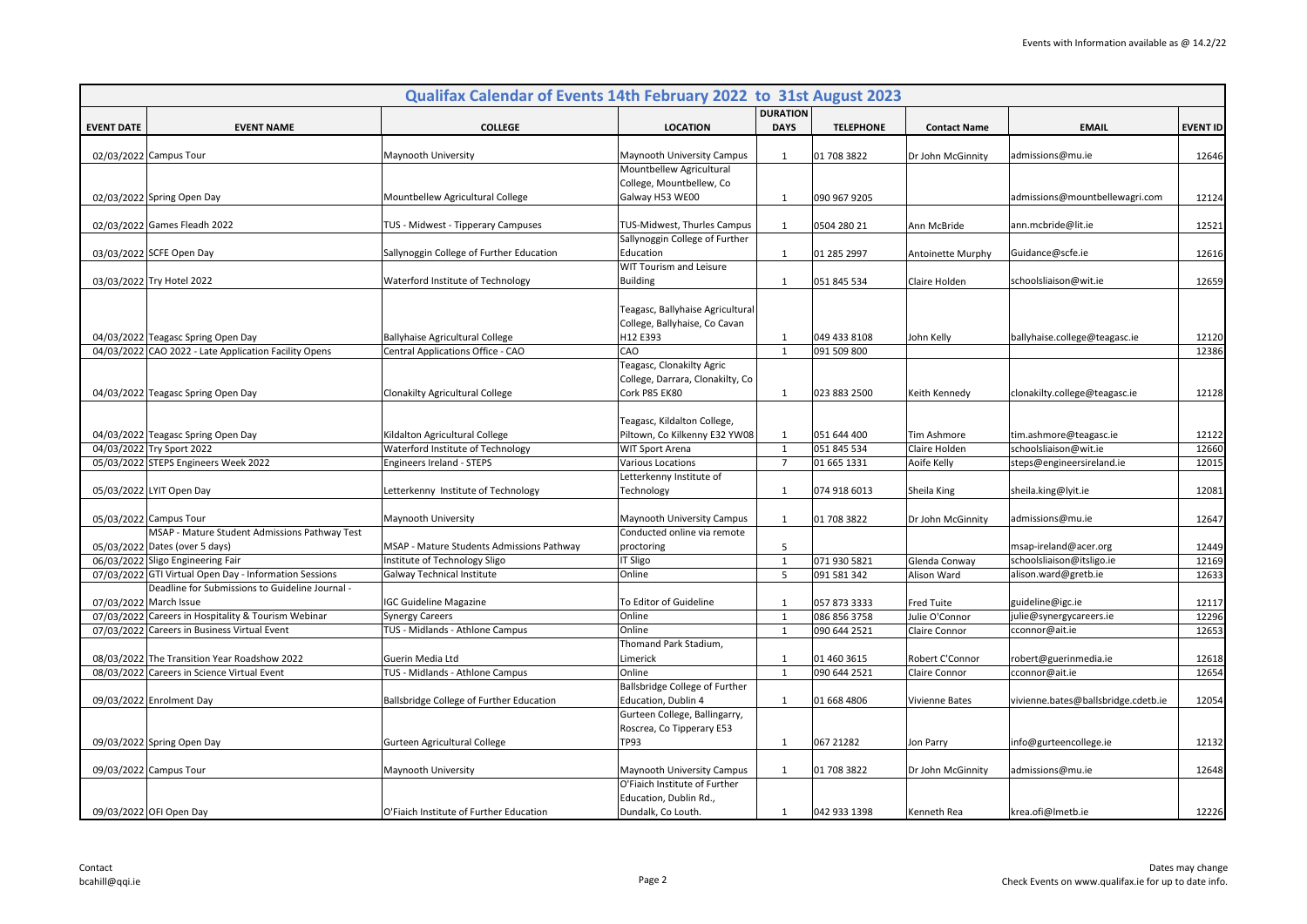| Qualifax Calendar of Events 14th February 2022 to 31st August 2023                |                                                   |                                                     |                              |                  |                     |                                |                 |  |  |
|-----------------------------------------------------------------------------------|---------------------------------------------------|-----------------------------------------------------|------------------------------|------------------|---------------------|--------------------------------|-----------------|--|--|
|                                                                                   |                                                   |                                                     | <b>DURATION</b>              |                  |                     |                                |                 |  |  |
| <b>EVENT DATE</b><br><b>EVENT NAME</b>                                            | <b>COLLEGE</b>                                    | <b>LOCATION</b><br>Templemore College of            | <b>DAYS</b>                  | <b>TELEPHONE</b> | <b>Contact Name</b> | <b>EMAIL</b>                   | <b>EVENT ID</b> |  |  |
| 09/03/2022 Careers Fair                                                           | Templemore College of Further Education           | <b>Further Education</b>                            |                              | 0504 310 07      | Micheal Lenihan     | micheal.lenihan@tcfe.iee       | 12176           |  |  |
| 09/03/2022 Careers in Engineering Virtual Event                                   | TUS - Midlands - Athlone Campus                   | Online                                              | $\mathbf{1}$<br>$\mathbf{1}$ | 090 644 2521     | Claire Connor       | cconnor@ait.ie                 | 12655           |  |  |
|                                                                                   |                                                   |                                                     |                              |                  |                     |                                |                 |  |  |
| 09/03/2022 Try WIT for Mature Student 2022                                        | Waterford Institute of Technology                 | WIT Cork Road Waterford City                        | $\mathbf{1}$                 | 051 845 534      | Claire Holden       | schoolsliaison@wit.ie          | 12661           |  |  |
|                                                                                   |                                                   | Teagasc, College of Amenity                         |                              |                  |                     |                                |                 |  |  |
|                                                                                   |                                                   | Horticulture, National Botanic                      |                              |                  |                     |                                |                 |  |  |
|                                                                                   |                                                   | Gardens, Glasnevin, Dublin 9                        |                              |                  |                     |                                |                 |  |  |
| 10/03/2022 Teagasc Spring Open Day                                                | College of Amenity Horticulture - Botanic Gardens | D09 YV63                                            | 1                            | 01 8040 201      | John Mulhern        | botanic.college@teagasc.ie     | 12130           |  |  |
|                                                                                   |                                                   | Mayo College of Further                             |                              |                  |                     |                                |                 |  |  |
|                                                                                   |                                                   | <b>Education and Training -</b>                     |                              |                  |                     |                                |                 |  |  |
| 10/03/2022 Mayo FET College Open Day - Castlebar Campus                           | Mayo College of Further Education - Castlebar     | Castlebar Campus                                    | $\mathbf{1}$                 | 094 902 3134     | Tony Deffely        | admin@ccfe.ie                  | 12165           |  |  |
|                                                                                   |                                                   | Mayo College of Further                             |                              |                  |                     |                                |                 |  |  |
|                                                                                   |                                                   | <b>Education and Training -</b>                     |                              |                  |                     |                                |                 |  |  |
| 10/03/2022 Mayo College of FET Open Day - Westport Campus                         | Mayo College of Further Education - Westport      | <b>Westport Campus</b>                              | $\mathbf{1}$                 | 098 50800        | Nicola Reid         | NicolaReid@westportcfe.ie      | 12163           |  |  |
|                                                                                   |                                                   | Monaghan Institute, Armagh                          |                              |                  |                     |                                |                 |  |  |
| 10/03/2022 Open Day 2022<br>Monaghan Institute                                    |                                                   | Road, Co Monaghan                                   | $\mathbf{1}$                 | 047 849 00       |                     | info@monaghaninstitute.ie      | 12401           |  |  |
|                                                                                   |                                                   | Salesian Agricultural College,                      |                              |                  |                     |                                |                 |  |  |
|                                                                                   |                                                   | Pallaskenry, Co Limerick V94                        |                              |                  |                     |                                |                 |  |  |
| 10/03/2022 Spring Open Day                                                        | Salesian Agricultural College, Pallaskenry        | V8N3                                                | 1                            | 061 393 100      |                     | info@pallaskenry.com           | 12126           |  |  |
| 10/03/2022 Explore Engineering Showcase 22                                        | University of Limerick                            | Shannon Airport                                     | $\mathbf{1}$                 |                  | Ann Ledwith         | ann.ledwith@ul.ie              | 12469           |  |  |
| 11/03/2022 SciFest @College 2022 Closing Date for Application<br>SciFest          |                                                   | Application to SciFest                              | $\mathbf{1}$                 | 01 606 8949      | Sheila Porter       | sheila.porter@scifest.ie       | 12440           |  |  |
| 11/03/2022 Try Social Science 2022                                                |                                                   | Auditorium, Main Building,<br>Cork Road Campus, WIT | $\mathbf{1}$                 | 051 845 534      | Claire Holden       | schoolsliaison@wit.ie          | 12662           |  |  |
|                                                                                   | Waterford Institute of Technology                 | Pulse College, 20 Ringsend                          |                              |                  |                     |                                |                 |  |  |
| 12/03/2022 Open Day<br>Pulse College                                              |                                                   | Road, Dublin 4                                      | $\mathbf{1}$                 | 01 478 4045      | O'Brien Emma        | emma.obrien@pulsecollege.com   | 12621           |  |  |
|                                                                                   |                                                   |                                                     |                              |                  |                     |                                |                 |  |  |
| 12/03/2022 Engineering Open Day                                                   | TUS - Midwest - Limerick Campuses                 | TUS Moylish Campus, Limerick                        | 1                            | 0504 28021       | Anne McBride        | ann.mcbride@tus.ie             | 12673           |  |  |
| 14/03/2022 Careers in Media & Entertainment Webinar<br><b>Synergy Careers</b>     |                                                   | Online                                              | $\mathbf{1}$                 | 086 856 3758     | Julie O'Connor      | julie@synergycareers.ie        | 12297           |  |  |
| CAO 2022 - DARE / HEAR Supporting Documentation                                   |                                                   |                                                     |                              |                  |                     |                                |                 |  |  |
| 15/03/2022 to Arrive in CAO                                                       | Central Applications Office - CAO                 | CAO                                                 | $\mathbf{1}$                 | 091 509 800      |                     |                                | 12387           |  |  |
| UCD Lyons Farm - UCD School of Agriculture and                                    |                                                   | Online at 6.30pm. Instagram                         |                              |                  |                     |                                |                 |  |  |
| 15/03/2022 Food Science, Monthly InstaLive                                        | University College Dublin                         | ucdagfood'                                          | $\mathbf{1}$                 | 01 716 7357      | Valerie Abbott      | valerie.abbott@ucd.ie          | 12637           |  |  |
| 16/03/2022 Garda Trainee Application Closing Date<br>Garda College                |                                                   |                                                     | $\mathbf{1}$                 | 0504 355 63      |                     | College admin@garda.ie         | 12676           |  |  |
| 19/03/2022 WIT Spring Open Day                                                    | Waterford Institute of Technology                 | Waterford IT                                        | $\mathbf{1}$                 | 051 845 534      | Claire Holden       | schoolsliaison@wit.ie          | 12522           |  |  |
| 21/03/2022 Careers in Agriculture & Animal Care Webinar<br><b>Synergy Careers</b> |                                                   | Online                                              | $\mathbf{1}$                 | 086 856 3758     | Julie O'Connor      | julie@synergycareers.ie        | 12298           |  |  |
|                                                                                   |                                                   | Institute of Art Design and                         |                              |                  |                     |                                |                 |  |  |
|                                                                                   |                                                   | Technology, Dun Laoghaire, Co                       |                              |                  |                     |                                |                 |  |  |
| 24/03/2022   IADT Portfolio Submission Date                                       | Institute of Art Design & Technology              | Dublin                                              | $\mathbf{1}$                 | 01 214 4922      | Michele Murphy      | michele.murphy@iadt.ie         | 12206           |  |  |
| NUI Galway Spring Undergraduate Open Days (2 days                                 |                                                   |                                                     |                              |                  |                     |                                |                 |  |  |
| 25/03/2022 Fri & Sat)<br><b>NUI Galway</b>                                        |                                                   | NUI Galway on Campus                                | $\overline{2}$               | 091 495 788      | Eilis Ni Loingsigh  | eilis.niloingsigh@nuigalway.ie | 12479           |  |  |
| 25/03/2022 Try Law 2022                                                           | Waterford Institute of Technology                 | WIT College Street Campus,<br><b>Waterford City</b> | $\mathbf{1}$                 | 051 845 534      | Claire Holden       | schoolsliaison@wit.ie          | 12663           |  |  |
| 26/03/2022 Jobs Expo Event - Dublin                                               | Careers Unlimited JobsExpo                        | Croke Park, Dublin                                  | $\mathbf{1}$                 | 01 531 1280      |                     | info@jobsexpo.ie               | 12669           |  |  |
| 28/03/2022 PLC Route - a Smart Stepping Stone - Webinar<br><b>Synergy Careers</b> |                                                   | Online                                              | $\mathbf{1}$                 | 086 856 3758     | Julie O'Connor      | julie@synergycareers.ie        | 12299           |  |  |
| 30/03/2022 Trinity Hall Accommodation Application Open                            | <b>Trinity College Dublin</b>                     | Online                                              | $\mathbf{1}$                 | 01 896 8024      | Anne-Marie Looney   | looneya@tcd.ie                 | 12598           |  |  |
|                                                                                   |                                                   |                                                     |                              |                  |                     |                                |                 |  |  |
| 01/04/2022 Try Engineering Technology 2022                                        | Waterford Institute of Technology                 | WIT Main Campus, Cork Road                          | $\mathbf{1}$                 | 051 302 613      | Catriona Carroll    | cbcarroll@wit.ie               | 12664           |  |  |
| 02/04/2022 DCU Spring Open Day                                                    | Dublin City University                            | Dublin City University                              | 1                            |                  | Colette O'Beirne    | studenthelp@dcu.ie             | 12186           |  |  |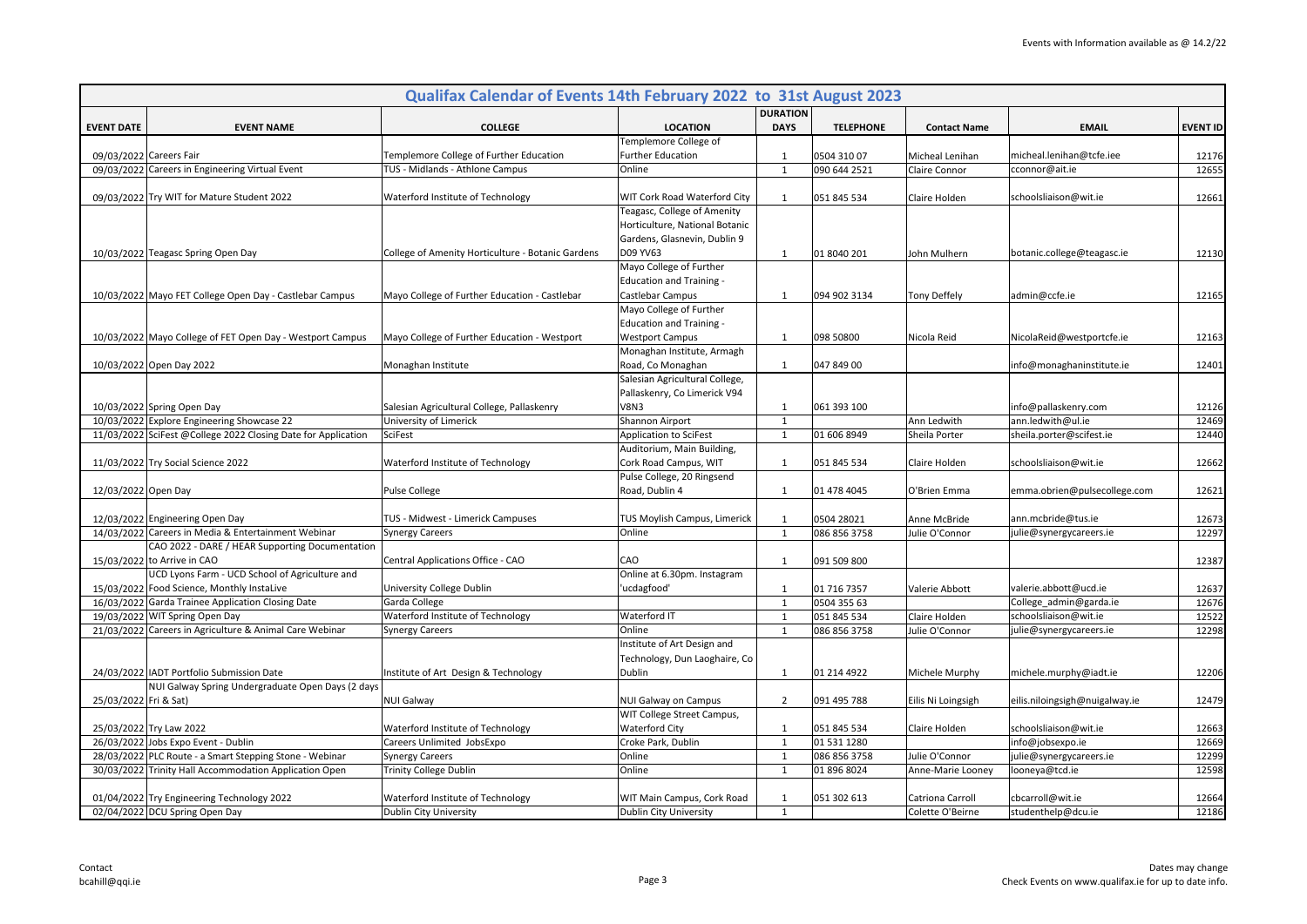|                   |                                                                                                                | Qualifax Calendar of Events 14th February 2022 to 31st August 2023 |                                                              |                     |                             |                               |                                                      |                 |
|-------------------|----------------------------------------------------------------------------------------------------------------|--------------------------------------------------------------------|--------------------------------------------------------------|---------------------|-----------------------------|-------------------------------|------------------------------------------------------|-----------------|
|                   |                                                                                                                |                                                                    |                                                              | <b>DURATION</b>     |                             |                               |                                                      |                 |
| <b>EVENT DATE</b> | <b>EVENT NAME</b>                                                                                              | <b>COLLEGE</b>                                                     | <b>LOCATION</b>                                              | <b>DAYS</b>         | <b>TELEPHONE</b>            | <b>Contact Name</b>           | <b>EMAIL</b>                                         | <b>EVENT ID</b> |
|                   |                                                                                                                |                                                                    | Events around Cork Face to                                   |                     |                             |                               |                                                      |                 |
|                   | 04/04/2022 Cork Lifelong Learning Festival Week 2022<br>04/04/2022 GTI Virtual Open Day - Information Sessions | Cork Learning City<br>Galway Technical Institute                   | Face and Online<br>Online                                    | $\overline{7}$<br>5 | 021 492 4527                | Siubhan McCarthy              | Learningfestival@corkcity.ie<br>alison.ward@gretb.ie | 12656           |
|                   | 04/04/2022 Careers in Transport & Apprenticeships Webinar                                                      | <b>Synergy Careers</b>                                             | Online                                                       | $\mathbf{1}$        | 091 581 342<br>086 856 3758 | Alison Ward<br>Julie O'Connor | julie@synergycareers.ie                              | 12634<br>12300  |
|                   |                                                                                                                |                                                                    | Ballsbridge College of Further                               |                     |                             |                               |                                                      |                 |
|                   | 06/04/2022 Enrolment Day                                                                                       | Ballsbridge College of Further Education                           | Education, Dublin 4                                          | $\mathbf{1}$        | 01 668 4806                 | Vivienne Bates                | vivienne.bates@ballsbridge.cdetb.ie                  | 12055           |
|                   | 06/04/2022 Live Webinars for CAO Applicants                                                                    | Royal College of Surgeons in Ireland                               | Online                                                       | $\mathbf{1}$        | 01 402 2196                 |                               | communications@rcsi.ie                               | 12580           |
|                   | Study Abroad Opportunities at UCD School of                                                                    |                                                                    | Online at 6.30pm. Instagram                                  |                     |                             |                               |                                                      |                 |
|                   | 06/04/2022 Agriculture and Food Science - Monthly InstaLive                                                    | University College Dublin                                          | ucdagfood'                                                   | 1                   | 01 716 7357                 | Valerie Abbott                | valerie.abbott@ucd.ie                                | 12640           |
|                   | Deadline for Submissions to Guideline Journal - May                                                            |                                                                    |                                                              |                     |                             |                               |                                                      |                 |
| 07/04/2022        | Issue                                                                                                          | <b>IGC Guideline Magazine</b>                                      | To Editor of Guideline                                       | 1                   | 057 873 3333                | <b>Fred Tuite</b>             | guideline@igc.ie                                     | 12118           |
|                   | Entrance Tests at MTU Cork School of Music (3 days)                                                            |                                                                    | MTU Cork School of Music (or                                 |                     |                             |                               |                                                      |                 |
|                   | 08/04/2022 Provisional Date                                                                                    | MTU - Cork School of Music                                         | may run online auditions)                                    | 3                   | 021 480 7307                | Noranne Elliot                | Noranne.Elliott@cit.ie                               | 12109           |
|                   |                                                                                                                |                                                                    |                                                              |                     |                             |                               |                                                      |                 |
|                   | 11/04/2022 Easter 2022 School Holidays                                                                         | All Schools                                                        | All Schools                                                  | 10                  | 01 889 6400                 |                               | schoolgovernance@education.gov.ie                    | 12312           |
|                   | Guidance Counsellor, Parent and Student Trip to Visit                                                          |                                                                    |                                                              |                     |                             |                               |                                                      |                 |
|                   | 18/04/2022 Medical and Veterinary Schools in Poland                                                            | <b>Medical Poland</b>                                              | Travel to Poland                                             | 5                   | 083 427 9427                | Adam Krawczyk                 | support@medicalpoland.ie                             | 12586           |
|                   | 20/04/2022 DkIT Spring Open Evening                                                                            | Dundalk Institute of Technology                                    | Dundalk IT                                                   | $\mathbf{1}$        | 042 937 0208                | Diarmuid Cahill               | diarmuid.cahill@dkit.ie                              | 12315           |
|                   |                                                                                                                |                                                                    |                                                              |                     |                             |                               |                                                      |                 |
|                   | 25/04/2022 Careers in Construction & Apprenticeships Webinar                                                   | <b>Synergy Careers</b>                                             | Online                                                       | $\mathbf{1}$        | 086 856 3758                | Julie O'Connor                | julie@synergycareers.ie                              | 12301           |
|                   | 26/04/2022 NUI Galway TY Taster Days                                                                           | <b>NUI Galway</b>                                                  | <b>TBC</b>                                                   | 9                   | 091 495 788                 | Eilis Ni Loingsigh            | eilis.niloingsigh@nuigalway.ie                       | 12480           |
|                   | 27/04/2022 TU Dublin - CAO Open Evening                                                                        | TU Dublin - Technological University Dublin                        |                                                              | $\mathbf{1}$        |                             |                               | admissions@tudublin.ie                               | 12428           |
|                   | 28/04/2022 DCU TY Open Day                                                                                     | Dublin City University                                             | Dublin City University                                       | $\mathbf 1$         |                             | Colette O'Beirne              | studenthelp@dcu.ie                                   | 12187           |
|                   | 28/04/2022 Sligo Engineering & Technology Expo                                                                 | Institute of Technology Sligo                                      | <b>IT Sligo</b>                                              | $\mathbf{1}$        | 071 930 5821                | Glenda Conway                 | schoolsliaison@itsligo.ie                            | 12170           |
|                   |                                                                                                                |                                                                    |                                                              |                     |                             |                               |                                                      |                 |
|                   | 30/04/2022 Spring Open Day (Sat)                                                                               | Maynooth University                                                | Maynooth University or online                                | 1                   | 01 708 3822                 | John McGinnity                | admissions@mu.ie                                     | 10197           |
|                   |                                                                                                                |                                                                    |                                                              |                     |                             |                               |                                                      |                 |
|                   |                                                                                                                |                                                                    | Pontifical University St Patricks                            |                     |                             |                               |                                                      |                 |
|                   | 30/04/2022 Spring Open Day (Sat)                                                                               | Pontifical University St Patricks College Maynooth                 | College Maynooth, Co Kildare                                 | $\mathbf{1}$        | 01 708 4772                 | Barbara Mahon                 | admissions@spcm.ie                                   | 11351           |
|                   | TUS Midlands - Athlone Campus - Spring Open Day                                                                |                                                                    | TUS Midlands - Athlone                                       |                     |                             |                               |                                                      |                 |
| 30/04/2022 (Sat)  |                                                                                                                | TUS - Midlands - Athlone Campus                                    | Campus                                                       | 1                   | 090 644 2521                | Claire Connor                 | Claire.Connor@tus.ie                                 | 12267           |
|                   | 01/05/2022 CAO 2022 - Closing Date for Late Application                                                        | Central Applications Office - CAO                                  | CAO                                                          | $\mathbf{1}$        | 091 509 800                 |                               |                                                      | 12388           |
|                   |                                                                                                                |                                                                    | Griffith College Dublin, Cork                                |                     |                             |                               |                                                      |                 |
|                   | 04/05/2022 Open Evening All Campuses - Subject to Change                                                       | Griffith College Dublin                                            | and Limerick Campuses                                        | 1                   | 01 416 3330                 | <b>Emily Watts</b>            | emily.watts@griffith.ie                              | 12275           |
|                   | 04/05/2022 UCC CAO Live Q & A                                                                                  | University College Cork                                            | Online                                                       | $\mathbf{1}$        | 021 490 2964                | Sandra O'Herlihy              | S.OHerlihy@ucc.ie                                    | 12549           |
|                   | CAO 2022 - Online Change of Mind (free) Facility                                                               |                                                                    |                                                              |                     |                             |                               |                                                      |                 |
|                   | 05/05/2022 becomes Available (Expected)                                                                        | Central Applications Office - CAO                                  | CAO                                                          | $\mathbf{1}$        | 091 509 800                 |                               |                                                      | 12389           |
|                   | 07/05/2022 Spring Open Day                                                                                     | Institute of Technology Carlow - Carlow Campus                     | <b>IT Carlow</b>                                             | $\mathbf{1}$        | 059 917 0446                | Alison Moore                  | alison.moore@itcarlow.ie                             | 12674           |
|                   | 07/05/2022 IT Sligo Open Day - Be a Student for a Day                                                          | Institute of Technology Sligo                                      | Online                                                       | $\mathbf{1}$        | 071 930 5821                | Glenda Conway                 | schoolsliaison@itsligo.ie                            | 11987           |
|                   | 09/05/2022 Webinar on CAO Change of Mind                                                                       | <b>Synergy Careers</b>                                             | Online                                                       | 1                   | 086 856 3758                | Julie O'Connor                | julie@synergycareers.ie                              | 12302           |
|                   |                                                                                                                |                                                                    | <b>Ballsbridge College of Further</b><br>Education, Dublin 4 |                     |                             |                               |                                                      |                 |
|                   | 11/05/2022 Enrolment Day                                                                                       | Ballsbridge College of Further Education                           | Shannon College of Hotel                                     | $\mathbf{1}$        | 01 668 4806                 | Vivienne Bates                | vivienne.bates@ballsbridge.cdetb.ie                  | 12056           |
|                   | 11/05/2022 Q & A Session with Faculty                                                                          | Shannon College of Hotel Management                                | Management                                                   | 1                   | 061 712 523                 |                               | helena.doody@nuigalway.ie                            | 12396           |
|                   | 14/05/2022 Jobs Expo Event - Cork                                                                              | Careers Unlimited JobsExpo                                         | Cork City Hall                                               | $\mathbf{1}$        | 01 531 1280                 | Helena Doody                  | info@jobsexpo.ie                                     | 12671           |
|                   |                                                                                                                |                                                                    | TUS-Midwest, Thurles Campus,                                 |                     |                             |                               |                                                      |                 |
|                   | 14/05/2022 ICT in Education Conference                                                                         | TUS - Midwest - Tipperary Campuses                                 | Co Tipperary                                                 | $\mathbf{1}$        | 0504 28000                  | Pamela O'Brien                | pamela.obrien@lit.ie                                 | 12365           |
|                   | 16/05/2022 Cost of Going to College Webinar                                                                    | Synergy Careers                                                    | Online                                                       | $\mathbf{1}$        | 086 856 3758                | Julie O'Connor                | julie@synergycareers.ie                              | 12303           |
|                   | Professional Work Experience at UCD School of                                                                  |                                                                    | Online at 6.30pm. Instagram                                  |                     |                             |                               |                                                      |                 |
|                   | 18/05/2022 Agriculture and Food Science, Monthly Instalive                                                     | University College Dublin                                          | 'ucdagfood'                                                  | 1                   | 01 617 7357                 | Valerie Abbott                | valerie.abbott@ucd.ie                                | 12641           |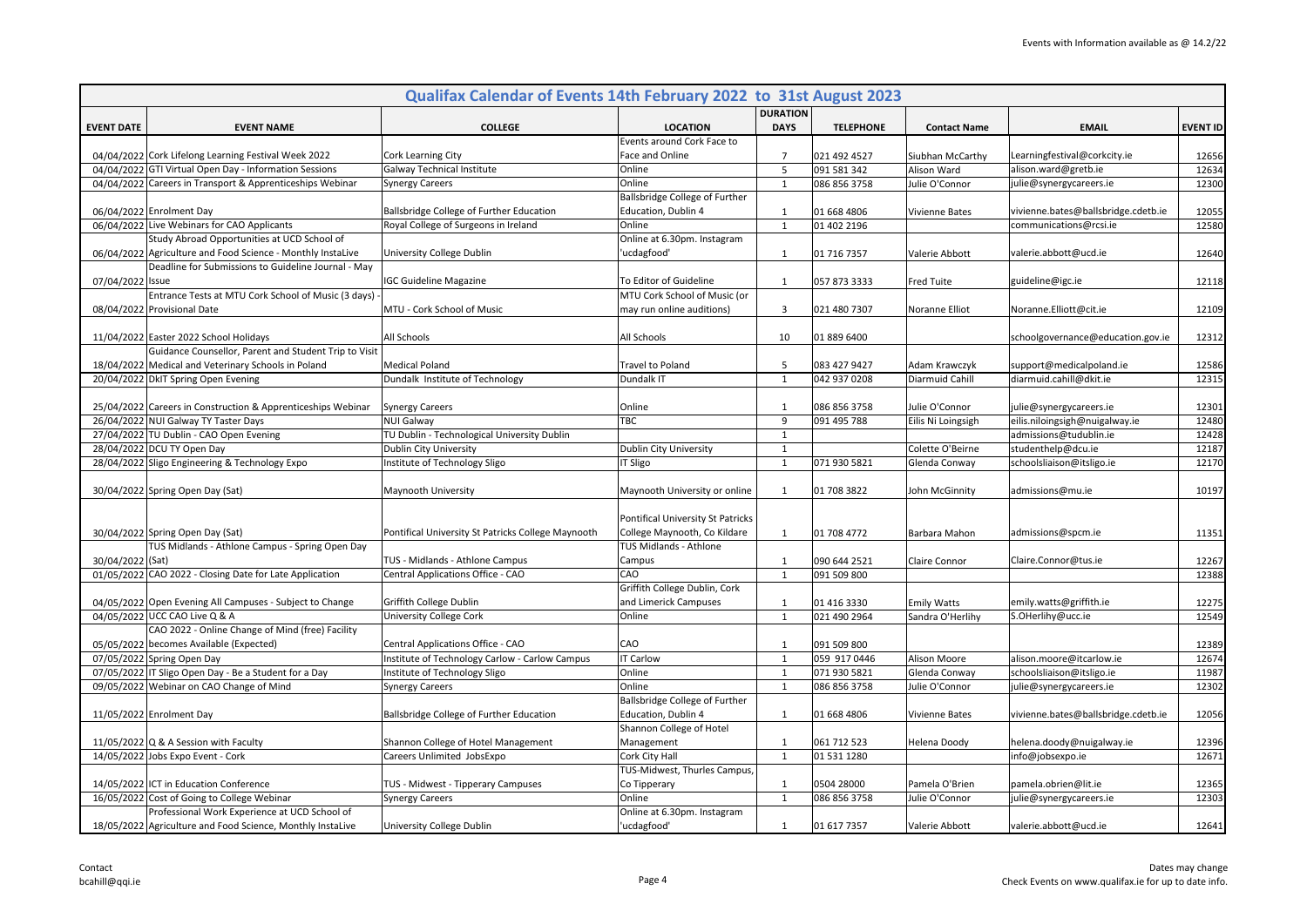|                       |                                                                                                   | Qualifax Calendar of Events 14th February 2022 to 31st August 2023 |                                   |                 |                   |                         |                                     |                 |
|-----------------------|---------------------------------------------------------------------------------------------------|--------------------------------------------------------------------|-----------------------------------|-----------------|-------------------|-------------------------|-------------------------------------|-----------------|
|                       |                                                                                                   |                                                                    |                                   | <b>DURATION</b> |                   |                         |                                     |                 |
| <b>EVENT DATE</b>     | <b>EVENT NAME</b>                                                                                 | <b>COLLEGE</b>                                                     | <b>LOCATION</b>                   | <b>DAYS</b>     | <b>TELEPHONE</b>  | <b>Contact Name</b>     | <b>EMAIL</b>                        | <b>EVENT ID</b> |
|                       | UCAS 2022 Entry - Uni/college Decisions Due on<br>19/05/2022 Applications Submitted by 15 January | UCAS                                                               | UCAS                              | 1               | 0044 330 3330 230 |                         |                                     | 12140           |
|                       | 23/05/2022 Transition to College Webinar                                                          | <b>Synergy Careers</b>                                             | Online                            | $\mathbf{1}$    | 086 856 3758      | Julie O'Connor          | julie@synergycareers.ie             | 12304           |
|                       | Webinar for Parents of TY, 5th & 6th Yr Students                                                  |                                                                    |                                   |                 |                   |                         |                                     |                 |
|                       | 31/05/2022 2022/23 (3 Days)                                                                       | <b>Synergy Careers</b>                                             | Online                            | 3               | 086 856 3758      | Julie O'Connor          | julie@synergycareers.ie             | 12305           |
|                       | 07/06/2022 Webinar on Final Exam Tips                                                             | <b>Synergy Careers</b>                                             | Online                            | $\mathbf{1}$    | 086 856 3758      | Julie O'Connor          | julie@synergycareers.ie             | 12306           |
|                       | TUS Midlands, Athlone Campus - Summer Schools                                                     |                                                                    | TUS Midlands - Athlone            |                 |                   |                         |                                     |                 |
|                       | 07/06/2022 2022 (5 Days)                                                                          | TUS - Midlands - Athlone Campus                                    | Campus                            | 5               |                   | 906442521 Claire Connor | Claire.Connor@tus.ie                | 12268           |
|                       |                                                                                                   |                                                                    | Schools throughout the            |                 |                   |                         |                                     |                 |
|                       | 08/06/2022 Start Date for the 2022 Certificate Examinations                                       | <b>State Examinations Commission</b>                               | country                           | $\mathbf{1}$    | 090 644 2700      |                         |                                     | 12175           |
|                       | 13/06/2022 Maynooth Summer School 2022 (5 days)                                                   | Maynooth University                                                | Maynooth University               | 5               | 01 708 3822       | John McGinnity          | admissions@mu.ie                    | 10198           |
|                       | 13/06/2022 Apprenticeship Options Webinar                                                         | Synergy Careers                                                    | Online                            | $\mathbf{1}$    | 086 856 3758      | Julie O'Connor          | julie@synergycareers.ie             | 12307           |
|                       |                                                                                                   |                                                                    | Ballsbridge College of Further    |                 |                   |                         |                                     |                 |
|                       | 15/06/2022 Enrolment Day                                                                          | Ballsbridge College of Further Education                           | Education, Dublin 4               | $\mathbf{1}$    | 01 668 4806       | <b>Vivienne Bates</b>   | vivienne.bates@ballsbridge.cdetb.ie | 12057           |
|                       | 20/06/2022 Webinar on CAO Change of Mind                                                          | <b>Synergy Careers</b>                                             | Online                            | $\mathbf{1}$    | 086 856 3758      | Julie O'Connor          | julie@synergycareers.ie             | 12308           |
|                       | 25/06/2022 Summer Open Day (Sat)                                                                  | Maynooth University                                                | Maynooth University               | $\mathbf{1}$    | 01 708 3822       | John McGinnity          | admissions@mu.ie                    | 10199           |
|                       |                                                                                                   |                                                                    |                                   |                 |                   |                         |                                     |                 |
|                       |                                                                                                   |                                                                    | Pontifical University St Patricks |                 |                   |                         |                                     |                 |
|                       | 25/06/2022 Summer Open Day (Sat)                                                                  | Pontifical University St Patricks College Maynooth                 | College Maynooth, Co Kildare      | $\mathbf{1}$    | 01 708 4772       | Barbara Mahon           | admissions@spcm.ie                  | 11352           |
|                       | 27/06/2022 Live Webinars for CAO Applicants                                                       | Royal College of Surgeons in Ireland                               | Online                            | $\mathbf{1}$    | 01 402 2196       |                         | communications@rcsi.ie              | 12581           |
|                       |                                                                                                   |                                                                    |                                   |                 |                   |                         |                                     |                 |
|                       | 27/06/2022 Webinar - PLC Options - Stepping Stone to 3rd Level                                    | <b>Synergy Careers</b>                                             | Online                            | 1               | 086 856 3758      | Julie O'Connor          | julie@synergycareers.ie             | 12309           |
|                       | 28/06/2022 DCU June Open Day                                                                      | Dublin City University                                             | Dublin City University            | $\mathbf{1}$    |                   | Colette O'Beirne        | studenthelp@dcu.ie                  | 12188           |
|                       | 28/06/2022 TU Dublin CAO Live Chats - Change of Mind                                              | TU Dublin - Technological University Dublin                        | Online                            | $\mathbf{1}$    |                   |                         | admissions@tudublin.ie              | 12429           |
|                       | UCAS 2022 Entry - Applications Received after 30<br>30/06/2022 June are Entered into Clearing     | <b>UCAS</b>                                                        | Online                            | $\mathbf{1}$    | 0044 330 3330 230 |                         |                                     | 12141           |
|                       | 01/07/2022 CAO 2022 - Change of Mind Closes                                                       | Central Applications Office - CAO                                  | CAO                               | $\mathbf{1}$    | 091 509 800       |                         |                                     | 12390           |
|                       | UCAS 2022 Entry - Last Date to Apply for a Course in                                              |                                                                    |                                   |                 |                   |                         |                                     |                 |
| 04/07/2022 Extra      |                                                                                                   | <b>UCAS</b>                                                        | Online                            | 1               | 0044 330 3330 230 |                         |                                     | 12142           |
|                       | 05/07/2022 UCAS 2022 Entry - Clearing Opens                                                       | <b>UCAS</b>                                                        | Online                            | $\mathbf{1}$    | 0044 330 3330 230 |                         |                                     | 12143           |
|                       | UCAS 2022 Entry - Uni/College Decisions Due on                                                    |                                                                    |                                   |                 |                   |                         |                                     |                 |
|                       | 13/07/2022 Applications Submitted by 30 June                                                      | <b>UCAS</b>                                                        | Online                            | $\mathbf{1}$    | 0044 330 3330 230 |                         |                                     | 12144           |
|                       | UCAS 2022 Entry - If you Receive all Decisions by 13                                              |                                                                    |                                   |                 |                   |                         |                                     |                 |
|                       | 14/07/2022 July, Reply by Date                                                                    | <b>UCAS</b>                                                        | Online                            | $\mathbf{1}$    | 0044 330 3330 230 |                         |                                     | 12145           |
|                       | CAO 2022 - Exceptional Closing Date for Late                                                      |                                                                    |                                   |                 |                   |                         |                                     |                 |
|                       | Applications for Applicants Already Attending a                                                   |                                                                    |                                   |                 |                   |                         |                                     |                 |
|                       | 22/07/2022 Participating HEI                                                                      | Central Applications Office - CAO                                  | CAO                               | $\mathbf{1}$    | 091 509 800       |                         |                                     | 12391           |
|                       |                                                                                                   |                                                                    | Griffith College Dublin, Cork     |                 |                   |                         |                                     |                 |
|                       | 17/08/2022 Open Evening All Campuses - Subject to Change                                          | Griffith College Dublin                                            | and Limerick Campuses             | $\mathbf{1}$    | 01 416 3330       | <b>Emily Watts</b>      | rachel.mcsweeney@griffith.ie        | 12276           |
|                       |                                                                                                   |                                                                    | Letterkenny Institute of          |                 |                   |                         |                                     |                 |
|                       | 17/08/2022 LYIT Information Day                                                                   | Letterkenny Institute of Technology                                | Technology                        | 1               | 074 918 6013      | Sheila King             | sheila.king@lyit.ie                 | 12083           |
|                       |                                                                                                   |                                                                    | Griffith College Dublin, Cork     |                 |                   |                         |                                     |                 |
|                       | 31/08/2022 Open Evening All Campuses - Subject to Change                                          | Griffith College Dublin                                            | and Limerick Campuses             | $\mathbf{1}$    | 01 416 3330       | <b>Emily Watts</b>      | emily.watts@griffith.ie             | 12277           |
|                       | Information Day for Guidance Counsellors &                                                        |                                                                    |                                   |                 |                   |                         |                                     |                 |
| 06/09/2022 Principals |                                                                                                   | Maynooth University                                                | Maynooth University               | $\mathbf{1}$    | 01 708 3822       | John McGinnity          | admissions@mu.ie                    | 10200           |
|                       |                                                                                                   |                                                                    | Griffith College Dublin, Cork     |                 |                   |                         |                                     |                 |
|                       | 07/09/2022 Open Evening All Campuses - Subject to Change                                          | Griffith College Dublin                                            | and Limerick Campuses             | $\mathbf{1}$    | 01 416 3330       | <b>Emily Watts</b>      | emily.watts@griffith.ie             | 12278           |
|                       |                                                                                                   |                                                                    | Leisureland Events Centre,        |                 |                   |                         |                                     |                 |
|                       | 17/09/2022 Jobs Expo Event - Galway                                                               | Careers Unlimited JobsExpo                                         | Galway                            | $\mathbf{1}$    | 01 531 1280       |                         | info@jobsexpo.ie                    | 12668           |
|                       | 20/09/2022 National Ploughing Championships (3 Days)                                              | <b>National Ploughing Association</b>                              | Ratheniska, Co Laois              | $\overline{3}$  | 059 862 5125      | Anna Marie McHugh       | info@npa.ie                         | 12107           |